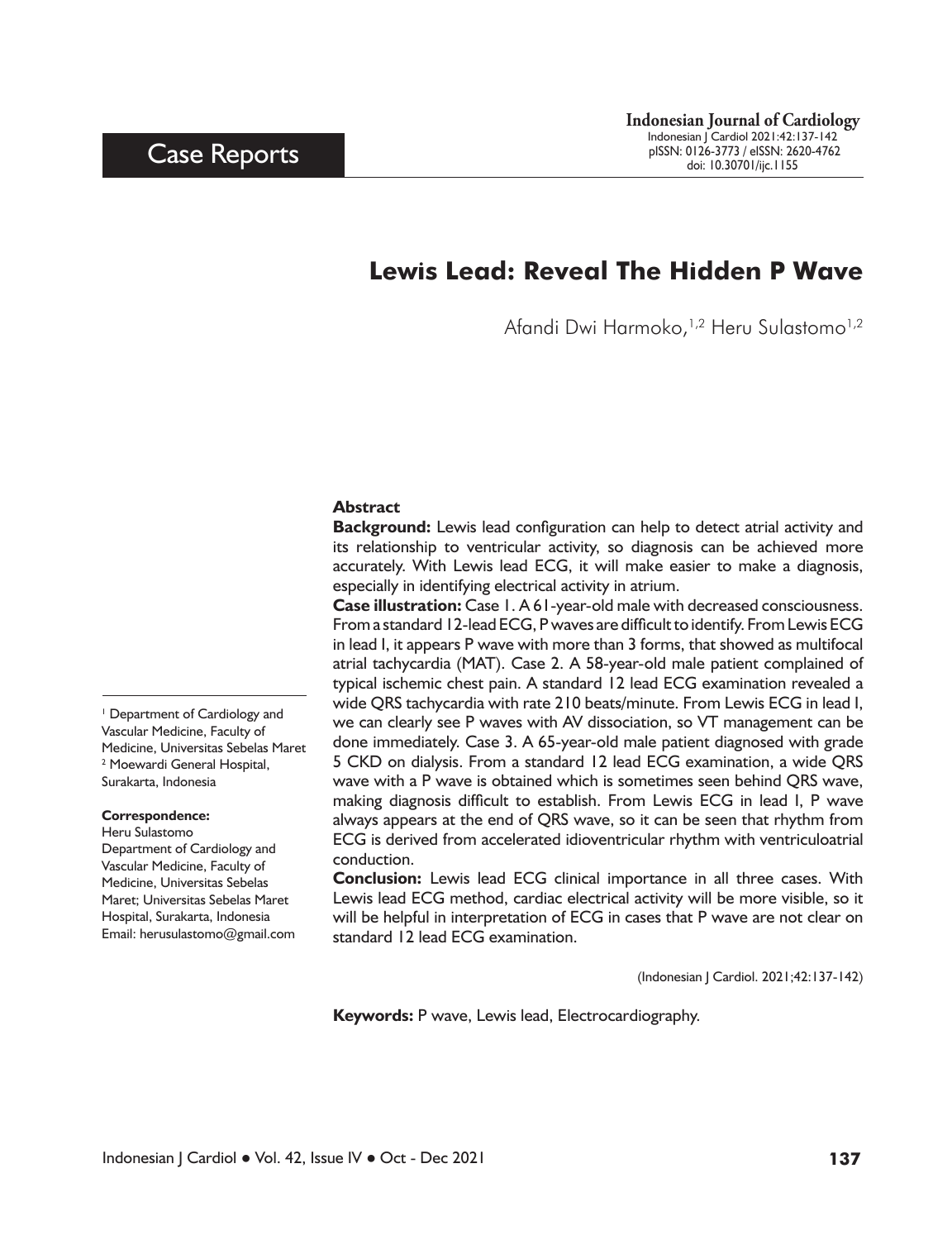### **Introduction**

lectrocardiography is standard cardiovascular<br>examination required in many situations.<br>However, using a standard 12 lead ECG only<br>is sometimes can be difficult to determine<br>cardiac electrical activity in some cases.<sup>1</sup> Lew examination required in many situations. However, using a standard 12 lead ECG only is sometimes can be difficult to determine cardiac electrical activity in some cases.<sup>1</sup> Lewis lead configuration can help to detect atrial activity and its relationship to ventricular activity, so diagnosis can be achieved more accurately. This technique was described by Sir Thomas Lewis (1881 to 1945) in his book Clinical Electrocardiography.2 This case report attempts to describe several cases with ECG waves which are difficult to identify with standard leads. With Lewis lead ECG, it will make easier to make a diagnosis, especially in identifying electrical activity in atrium.

Patent foramen ovale is indeed a major cause of CS, and its role as a culprit, risk factor, or a coincidental finding is questionable. The mechanism of the stroke that occurs is still uncertain.<sup>4</sup> This paper presents a series of CS cases highly suspected due to patent foramen ovale origin with each of its special presentations.

## **Case Illustrations**

#### **Case 1**

A 61-year-old male with decreased consciousness, uncontrolled type II diabetes mellitus, azotemia, and severe hyperkalemia. From a standard 12-lead ECG, P waves are difficult to identify, and narrow QRS waves are irregular. So that at first glance it looks like atrial fibrillation (**Figure 1.A**). However, because some QRS waves appear to have an unclear P wave, an ECG is recorded using Lewis leads. From Lewis ECG in lead I, it appears that QRS wave is always preceded by a P wave, with different morphologies (more than 3 forms). This showed that patient's ECG was multifocal atrial tachycardia (MAT) with a heart rate of 120 beats / minute (**Figure 1.B**).

#### **Case 2**

A 58-year-old male patient complained of typical ischemic chest pain and palpitations that had been felt since 2 days before admission to hospital. Patient was an active smoker since adolescence. A standard 12 lead ECG examination revealed a rhythmic tachycardia with a wide QRS wave at a rate of 210 beats / minute. To determine whether the wave is a VT or SVT with aberration, Brugada or Vereckei criteria are used. Where two criteria include AV dissociation as one of the important criteria. On a standard 12 lead ECG it is difficult to determine AV dissociation, because the P waves are difficult to identify (**Figure 2.A**). So, Lewis's lead ECG was recorded with adjusted calibration to 1 mV/20 mm. From Lewis ECG in lead I, we can see that P waves that appear are not always followed by QRS (**Figure 2.B**). Thus, it can be seen AV dissociation is a VT, so VT management can be done immediately.

### **Case 3**

A 65-year-old male patient diagnosed with grade 5 CKD on dialysis, acute gastroenteritis with dehydration, and hyperkalemia of 7.8 mmol / L. From a standard 12 lead ECG examination, a wide QRS wave with a P wave is obtained which is sometimes seen behind QRS wave, making diagnosis difficult to establish (**Figure 3.A**). From Lewis ECG in lead I, P wave always appears at the end of the QRS wave, so it can be seen rhythm from ECG is derived from accelerated idioventricular rhythm with ventriculoatrial conduction (**Figure 3.B**).

### **Discussion**

Three cases of patients with different diagnoses have been reported. When a standard 12-lead ECG is performed, results are difficult to identify cardiac electrical activity. In an effort to establish diagnosis of these patients, ECG recording was performed using Lewis lead method.

Lewis-recording ECG is performed by moving the electrode in the right hand to second intercostal right parasternal line, left hand to the fourth intercostal right parasternal line, and other electrodes are left as per standard ECG recording. By changing the configuration of these leads, the cardiac vector will shift so that lead I will travel directly over the atria. Therefore, the P wave will be more visible in lead I. Calibration can be adjusted to 1 mV/20 mm to improve visualization of P wave.2 In all three cases, P wave was more visible on ECG examination using Lewis lead method than using standard 12 lead ECG method, with only case 2 illustration uses calibration adjustment.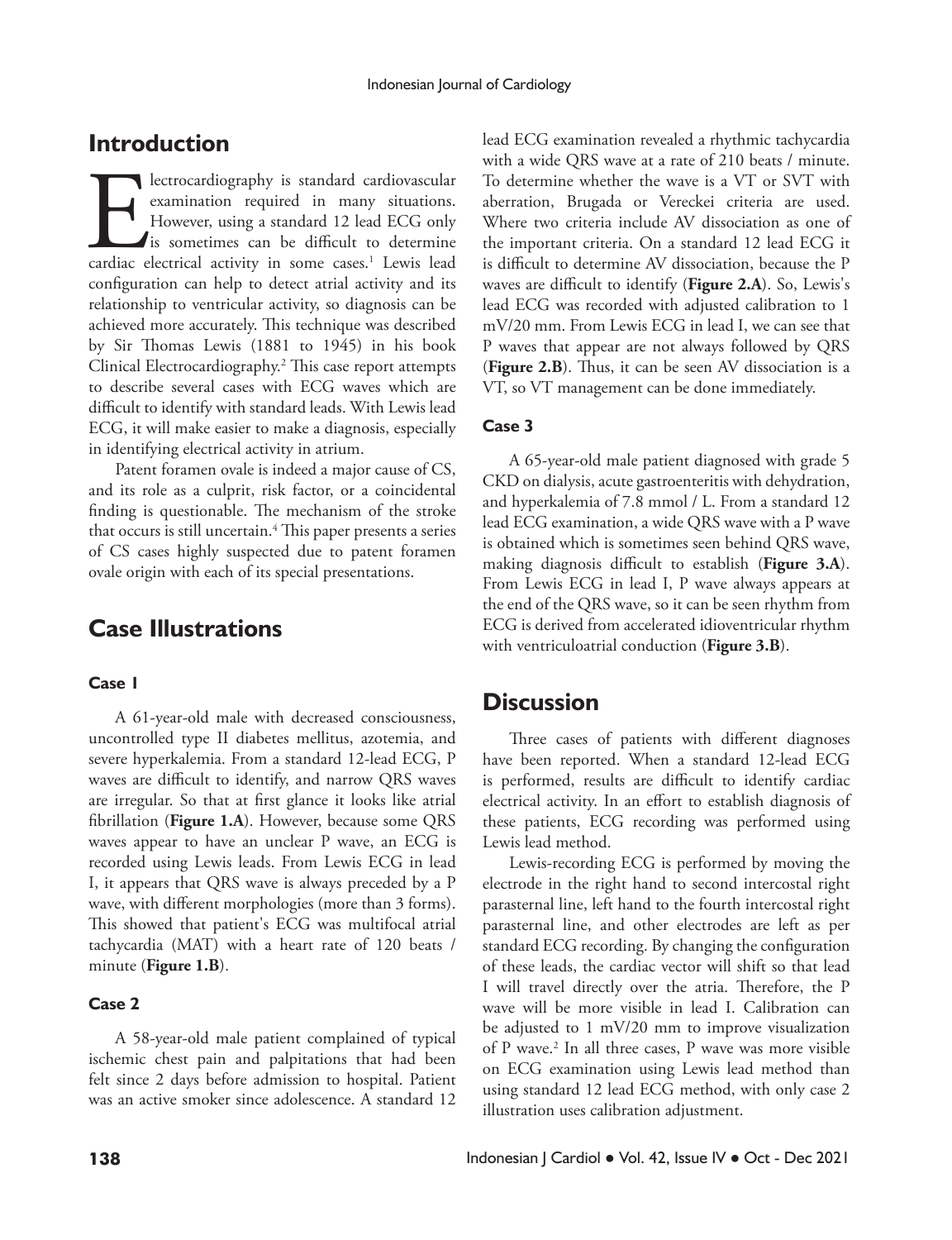

Figure 1. (A) Standard 12-lead ECG; (B) Lewis lead ECG showed that QRS wave is always preceded by a P wave (arrow).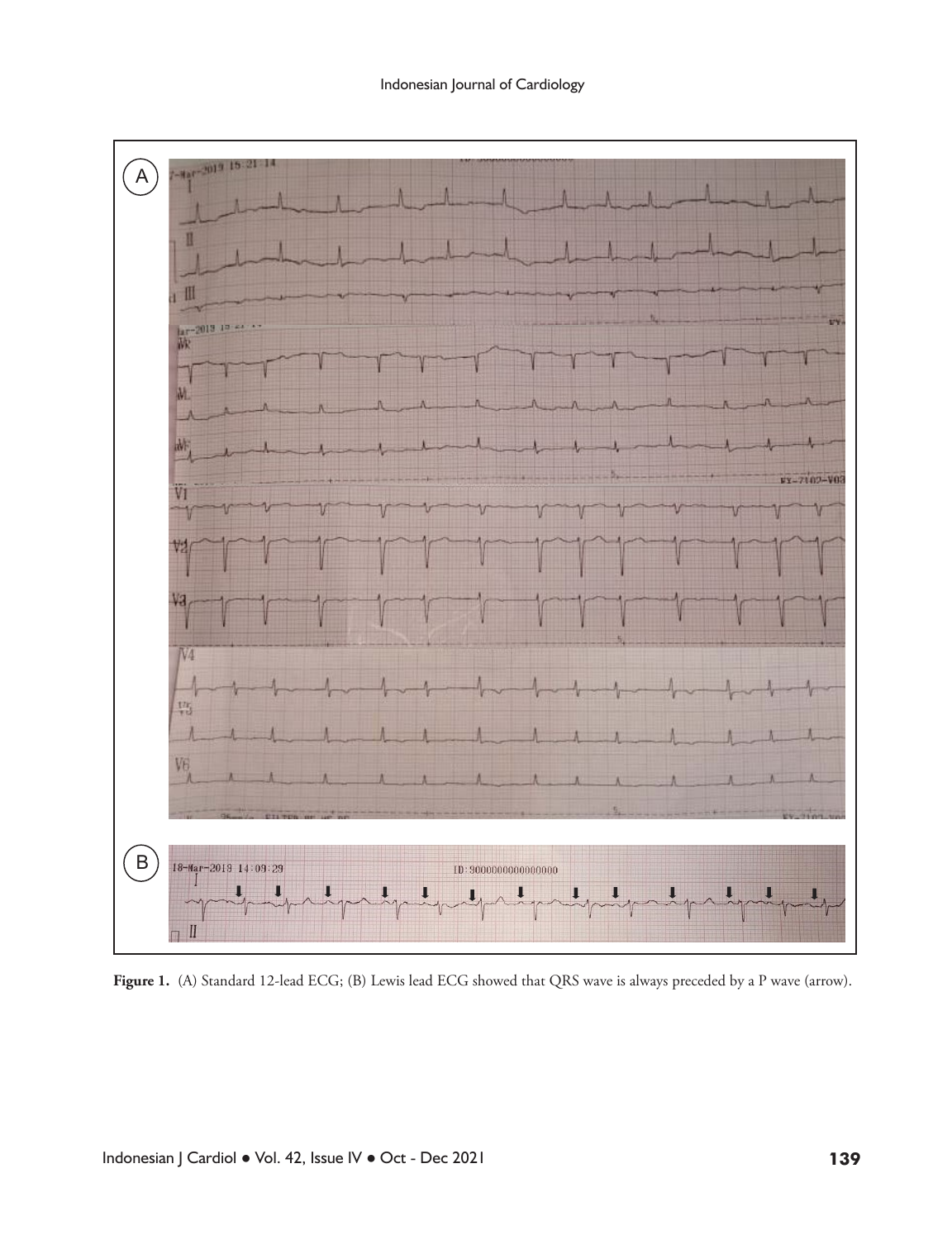

Figure 2. (A) Standard 12-lead ECG; (B) Lewis lead ECG showed P waves (arrow) that appear **Figure 2.** (A) Standard 12-lead ECG; (B) Lewis lead ECG showed P waves (arrow) that appear are not always followed by QRS.



Figure 3. (A) On, standard 12-lead ECG a wide QRS wave with a P wave (arrow) is obtained which is sometimes seen behind QRS wave; (B) Lewis lead ECG showed P wave always appears at the end of QRS wave (arrow). appears at the end of QRS wave (arrow).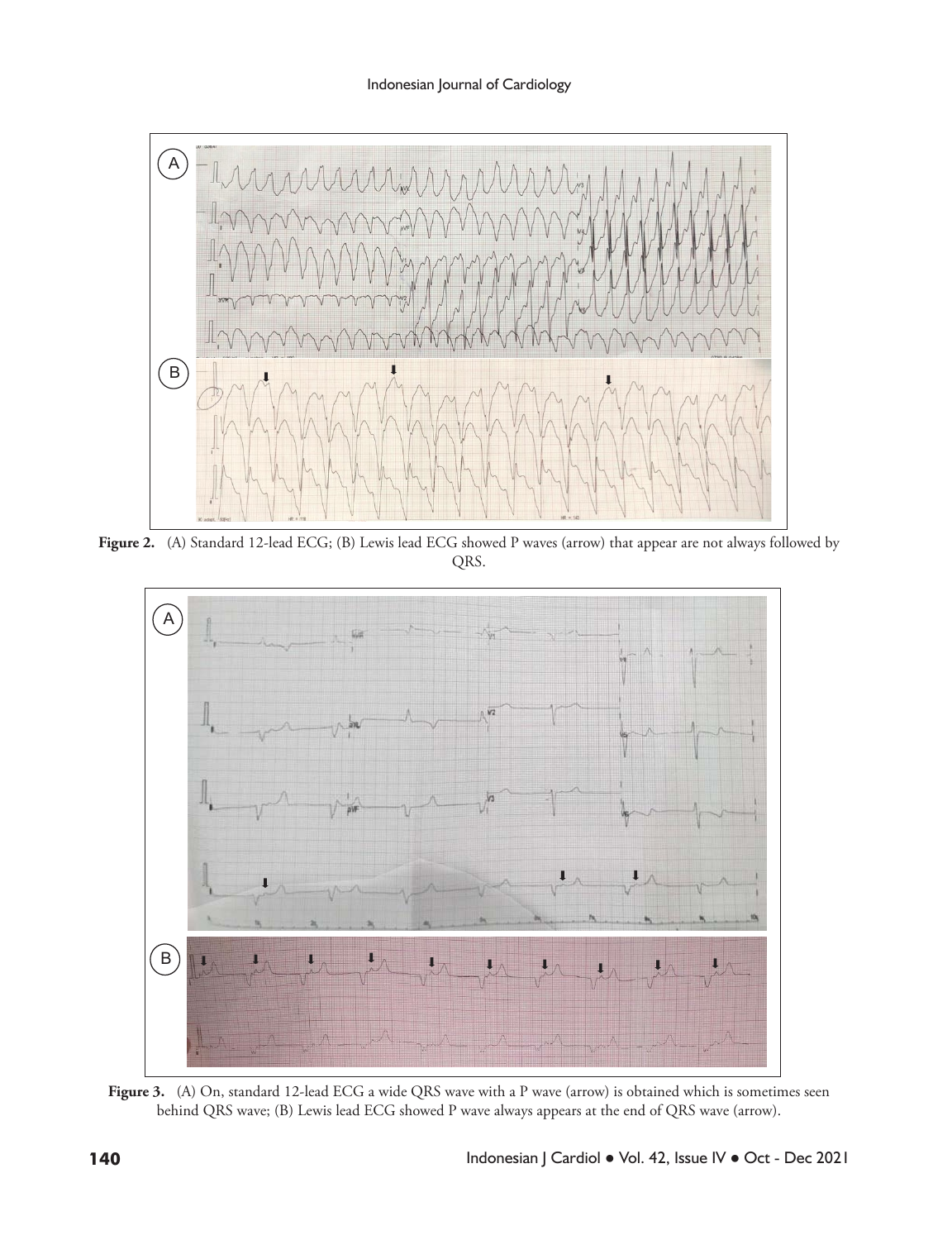Lewis lead ECG has known provide more information about AV dissociation than standard 12 lead ECG. AV dissociation is very useful for diagnosing rhythm tachycardia with wide QRS, because it is very specific for VT. Lewis lead ECG has also been shown to detect P waves during tachycardia. In a case report, the use of Lewis ECG leads was shown to detect independent P waves (approximately 60 beats/min) in wide QRS complex at a rate of 120 beats/min.<sup>4</sup> In another case, it was reported Lewis ECG leads can also show AV dissociation in wide QRS complex tachycardia with a faster heart rate of 150 beats/min.<sup>5</sup>

A prospective, operator-blinded study showed potential benefit of a Lewis lead ECG in comparison with standard 12-lead ECG. On that study, patients underwent electrophysiological study, stimulated with a fixed cycle length of 400 ms in ventricle, During stimulation, a standard-lead ECG and a modified Lewis lead ECG were recorded. Simultaneously, VA conduction was documented by intracardiac electrograms. Surface ECGs were presented to 6 blinded examiners for VA conduction assessment. As result, type of ventriculo-atrial conduction was correctly diagnosed in significantly more ECGs in Lewis lead ECG group than in standard-lead ECG group ( $p= 0.045$ ).<sup>1</sup>

Another study using a quadripolar diagnostic catheter directed to right ventricular apex, a fixed stimulus was given and Wenkebach point was found, and a VT was simulated by a RV apical stimulus at 300 ms. When standard and Lewis lead ECG records were taken during this procedure, there was a statistically significant difference between groups on terms of the 'visible P waves' ( $p = 0.022$ ). The sensitivity of standard and Lewis lead ECG in determination of the visible P waves was 33.3% and 66.7%, respectively.<sup>3</sup>

Several studies investigated changes in the P waves that occur on the ECG using the Lewis lead method. One study measured amplitudes of P wave on Lewis lead through a saline-filled central venous catheter. Result from this study is that visibility change of P waves might caused by different P wave-to-QRS amplitude relationship.6

Another study says that changing the position of the right and left arm electrodes on Lewis lead ECG will change the average potential of the Wilson's central terminal, which is used as negative pole for the 3 augmented limb Goldberger leads and the 6 precordial

leads. This explains why Lewis lead ECG appears to be different in all 12 leads.<sup>1</sup>

Compared with standard-lead ECG, Lewis lead ECG is associated with significantly improved detection of AV and VA conduction type and thus may help improve ECG diagnosis.<sup>1</sup> Moreover, in diagnosing an arrhythmia in intensive care or emergency room, Lewis lead can be performed using ECG monitor lead only as a simple method to implement, without having to use a 12-lead ECG machine

## **Limitations**

Due to limited resources, electrophysiological examinations to properly establish cardiac electrical activity have cannot be performed in these three patients. However, from several studies have been presented, Lewis lead ECG can reveal P waves significantly, so it can help improve patient's diagnosis.

## **Conclusions**

Lewis lead ECG clinical importance in all three cases. With Lewis lead ECG method, cardiac electrical activity will be more visible, so it will be helpful in interpretation of ECG in cases that P wave are not clear on standard 12 lead ECG examination.

# **Acknowledgements**

The case report was supported by an advice from Trisulo Wasyanto, MD, PhD, FIHA, FAPSC, FAsCC as Head of Department of Cardiology and Vascular Medicine and Niniek Purwaningtyas, MD, FIHA as Head of Cardiology and Vascular Medicine Study Program, Faculty of Medicine, Universitas Sebelas Maret.

# **Fundings**

This publication was not receiving any fundings.